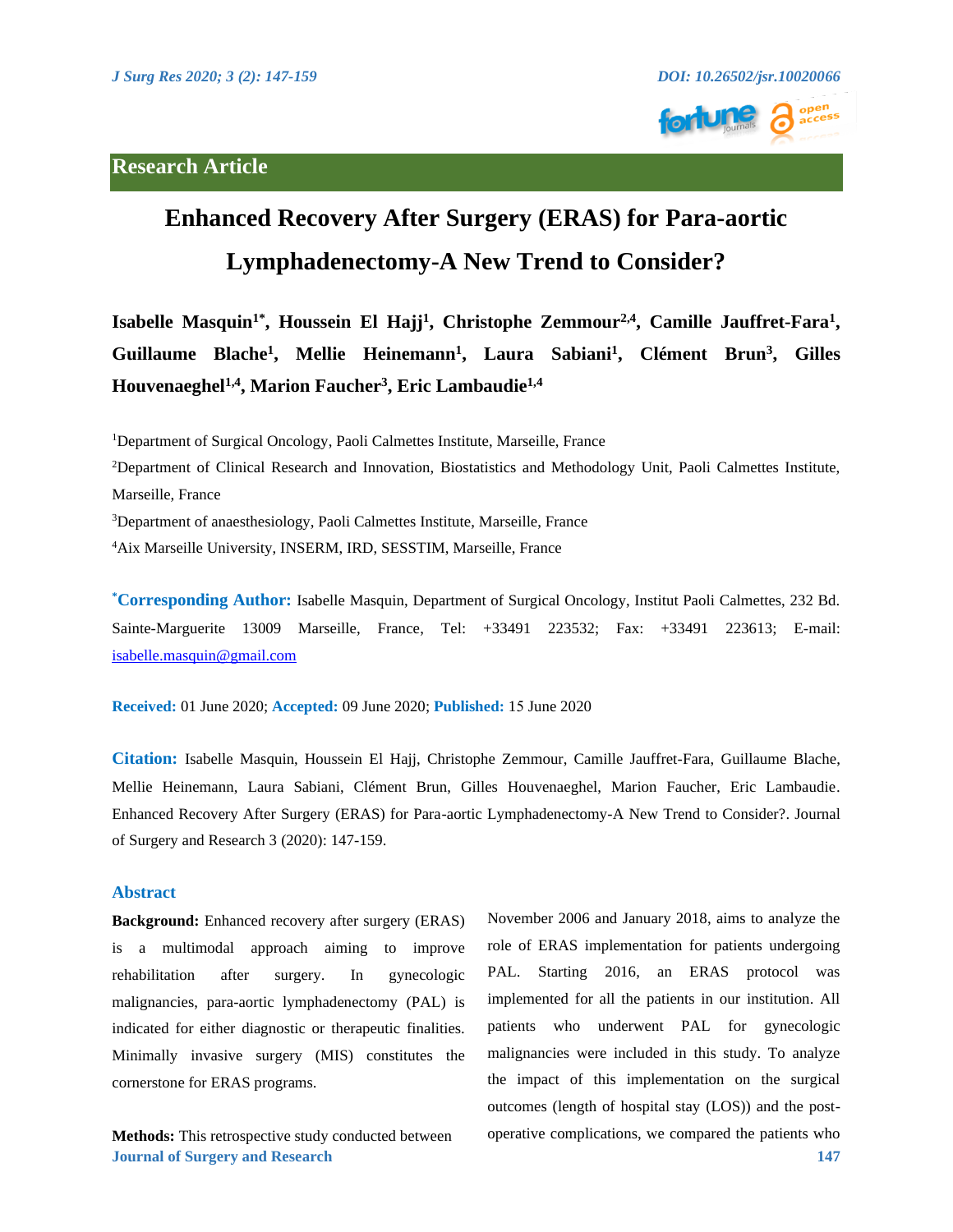underwent PAL within ERAS protocol between 2016 and 2018 "ERAS Group" to the patients who underwent PAL prior to this implementation (between 2006 and 2015) "Prior to ERAS group" Results: A total of 193 patients were identified. "ERAS Group" was associated with a significant decrease of median LOS (2 days vs. 3) days, p<0.001) and a significant increase in earlier postoperative discharges: OR=29.62 [13.58-64.64], p<0.001. Two factors were independently associated with early postoperative discharge: Implementation of the ERAS protocol (OR=25.64 [8.14-80.71],  $p<0.0001$ ) and the endorsement of the extraperitoneal technique for PAL (OR=5.92 [2.10-16.68], p=0.0008). There was no difference in intra-operative complications rate between groups (p=0.497). More postoperative complications were found in the "ERAS group" (23% vs 10%, p=0.017) but this difference was not significant for severe complications (p=0.277) and lymphocele rate  $(p=0.248)$ .

**Conclusions:** Implementing ERAS protocols for patients undergoing minimally invasive PAL is an independent factor improving early recovery and decreasing the LOS without increasing severe complications.

**Keywords:** Enhanced recovery after surgery; Paraaortic lymphadenectomy; Gynecologic malignancy; Minimally invasive surgery

### **1. Introduction**

Enhanced recovery after surgery (ERAS) is a multimodal approach aiming to improve functional rehabilitation after surgery. Introduced in the 1990s by Kehlet [1-3] for colorectal surgery, its implementation in gynecologic surgery is recent. It is applied for benign [4-6], premalignant [7], and malignant conditions [8- 10]. In addition, the ERAS society have established and recently updated the guidelines for pre-operative,

intraoperative and post-operative care in gynecologic malignancies [11-13]. Owing to its advantages (less blood loss, shorter hospital stay, shorter recovery and fewer complications), minimally invasive surgery (MIS) has progressively replaced the traditional open surgery over the last 20 years [14, 15]. Widely adopted in the treatment and staging of patients with gynecologic malignancies, MIS constitutes an important pillar of the ERAS programs. Despite the debate concerning the role of para-aortic lymphadenectomy (PAL), it is still indicated for high risk endometrial cancers [14, 16, 17], early stage ovarian cancers [18, 19] and advanced stage cervical cancers [20, 21]. Dargent and Querleu confirmed the feasibility and safety of laparoscopic PAL in gynecologic malignancy [22, 23]. Furthermore, robotic assisted PAL proved to be a reproducible, safe technique that is not associated with an increase in the rate of intra-operative and post-operative complications [24-26]. Our before and after study analyses the outcome of the implementation of ERAS protocols in patients undergoing PAL for gynecological malignancies. The main objective is to analyze the impact of ERAS on the length of stay (LOS) and the post-operative complications.

#### **2. Methods**

#### **2.1 Study design**

This retrospective study was conducted between November 2006 and January 2018 at the Paoli-Calmettes Institute (Marseille, France), a tertiary cancer center. ERAS protocols were endorsed in our institution in 2016, and were implemented for all the patients with no exceptions. We previously reported our experience in gynecologic surgery [27]. All patients who underwent a PAL for gynecologic malignancies (vaginal, cervical, endometrial and ovarian cancers) with no associated procedures were included in the study. To analyze the effect of implementing ERAS protocols for patients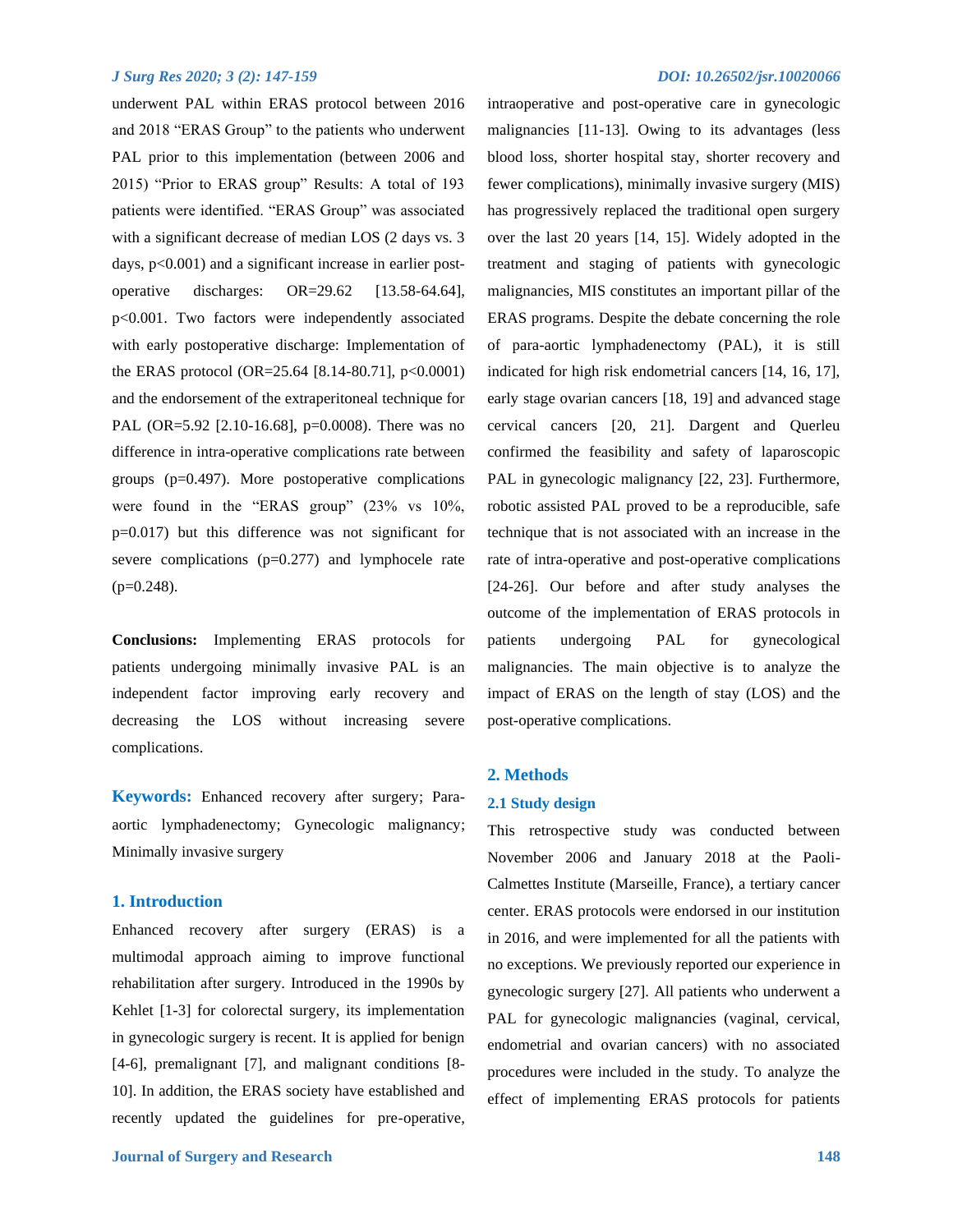undergoing PAL, we compared our cohort of patients who underwent PAL after the implementation of the ERAS protocols "ERAS Group" (2016-2018) to those who underwent the same procedure prior to the endorsement of ERAS protocols (2006-2015). Surgical approaches included conventional laparoscopy and robotic assisted laparoscopy. Surgical techniques included both trans-peritoneal and extra-peritoneal approaches. PAL was performed up to the left renal vein cephalad, the ureter and gonadic pedicles laterally and the common iliac bifurcation caudally. In 2017 and after the publication of Azais and al, [28], we changed our practice for locally advanced cervical cancers (LACC) limiting our PAL to the inferior mesenteric artery cephalad. For the trans-peritoneal approach, we followed a 10 step standardized technique that we previously published [29].

For the extra-peritoneal approach: the procedure starts with a standard trans-peritoneal laparoscopy to rule out peritoneal carcinomatosis and perform a peritoneal fluid sampling. Then, a single incision is performed on the patient's left side between the iliac crest and the last rib. A single port device is then inserted. The extraperitoneal space is insufflated. The procedure is then conducted using the same landmarks than the transperitoneal approach. At the end of the procedure, a marsupialization of the peritoneum under transperitoneal laparoscopic control is often performed [30]. Patients under 18 years of age, patients having a history of para-aortic surgery, radiation therapy or patients who underwent PAL associated to other procedures (hysterectomy, pelvic lymphadenectomy) were excluded from the study. PAL performed via laparotomy and patients admitted to the intensive care unit for more than one night were also excluded from the analysis.

# **Journal of Surgery and Research 149**

Data collected included: age, comorbidities, body mass index (BMI), American Society of Anesthesiologists (ASA) score, personal medical and oncologic history, surgery related data (surgical technique, level of PAL, operative time, volume of blood loss, per-operative complication), number of lymph nodes removed, postoperative data (complications, readmission rates and LOS). LOS was defined as the number of nights spent at the hospital from admission to discharge. Early postoperative discharge was defined as  $LOS \leq 2$  days [27]. The Clavien-Dindo classification was used to grade the complications. The return to intended oncologic treatment (RIOT= time between PAL and adjuvant treatment in days) has also been evaluated.

All the members of our medical team underwent a thorough training according to the implementation of the ERAS protocols, including the recently published recommendations and guidelines [11-13]. Written protocols detailing the three phases of ERAS were distributed to all caregivers. The highlights of the preoperative phase are the proscription of bowel preparation and preoperative sedation, and allowing patients to drink clear fluids up to 2h before surgery. The Intra-operative phase is characterized by the prophylaxis for post-operative nausea and vomiting, the maintenance of a "zero fluid" balance and the use of opioid sparing strategies (trunk blocks and oral analgesia (acetaminophen, NSAIDs and level II opioids)). No drains were used and no nasogastric tubes were kept after surgery completion. The post-operative phase consisted of the use of an opioid sparing strategy for analgesia, encouraging the patients to start drinking clear fluids 2h post-operatively and to get out of bed for at least two hours on the evening of surgery. Nurse-led post discharge follow-up were carried up to 30 days' post operatively to detect the slightest complication and to evaluate the compliance of the patients to the ERAS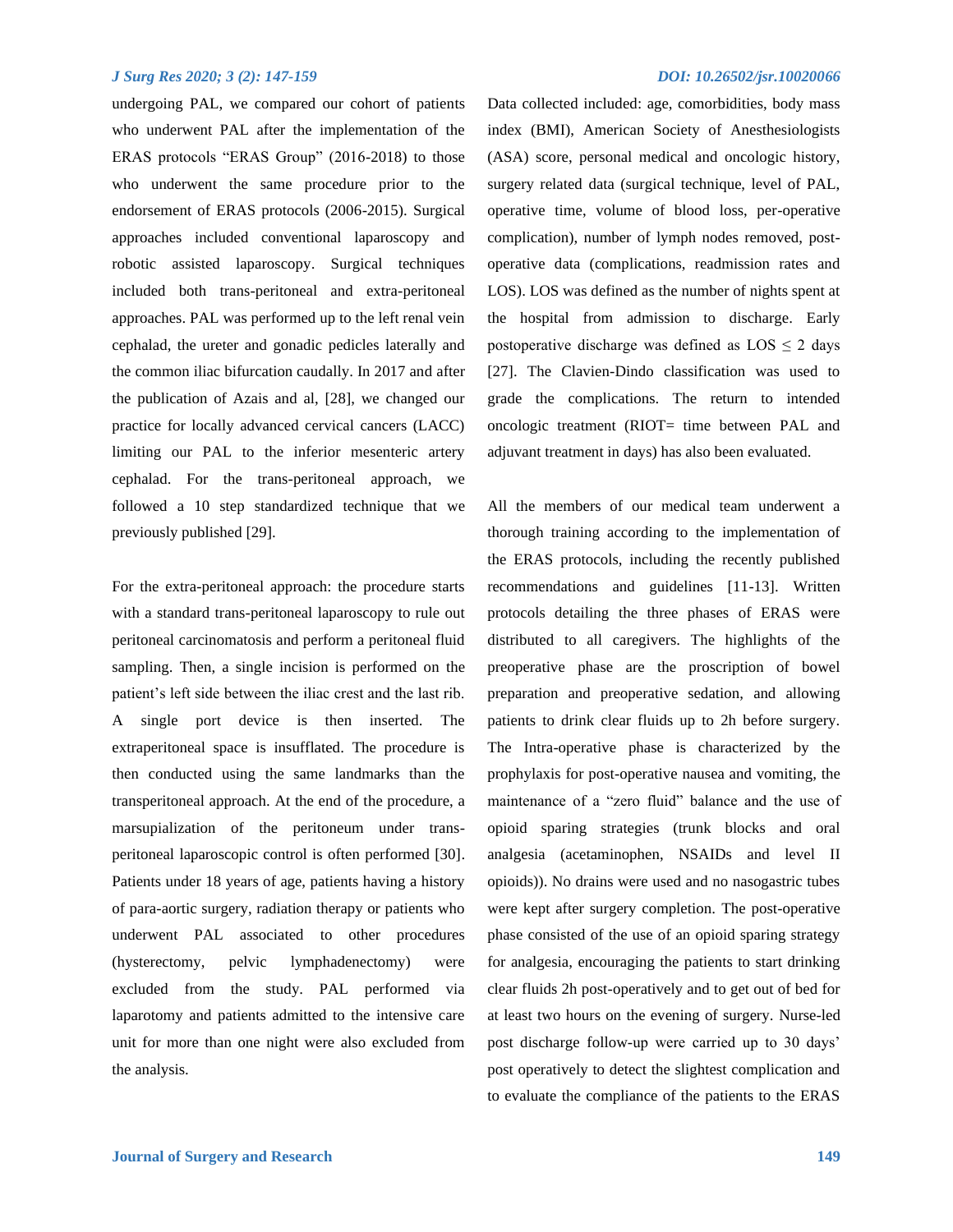related post discharge instructions. The study protocol was approved by the institutional review board and the French data protection authority [CNIL declaration number: 2174848]. All included patients provided written informed consent.

# **2.2 Statistical analysis**

All statistical analysis was performed using the SAS® 9.3 software, and statistical significance was set at a p value of 0.05. Patients' characteristics were described using frequencies for categorical variables and means (+/- standard deviations) or median [min-max] for quantitative variables. Chi-square or Fisher's exact tests (categorical variables) and Wilcoxon's tests (quantitative variables) were used to compare the characteristics of the "ERAS group" and "prior to ERAS group". Odds Ratios (OR) after univariate and multivariate analysis were used to evaluate the impact of the ERAS implementation on the early discharge. The other covariates in the multivariate logistic regression included: the surgical approach (extraperitoneal vs trans-peritoneal), the number of lymph nodes resected ( $>11$  vs  $\leq 11$ ), the upper limit of the lymphadenectomy (infra- vs supra-mesenteric) and the BMI (25-30 vs  $>30$  vs  $<25$ ). An analysis of the morbidity (LOS, complications, consultations in postoperative period and readmissions) was also performed in the subgroup of patients who underwent an extraperitoneal approach.

### **3. Results**

#### **3.1 Population description**

A total of 193 patients who underwent PAL for gynecologic malignancies were included in the study. 98 patients were treated before the implementation of the ERAS protocols ("Prior to ERAS" Group) and 95 patients were treated after the implementation of ERAS protocols ("ERAS Group"). Table 1 shows patients and surgical characteristics. There was no significant difference in terms of age, BMI or ASA score between the two groups. However a significant difference was noticed in the surgical indications  $(p=0.004)$ . A higher proportion of cervical cancer (88%) and a lower proportion of endometrial cancer (8%) were found in the "prior to ERAS" group compared to the "ERAS Group" in which 76% of the cases were cervical cancers and 23% were endometrial cancer

In the "ERAS group", the extraperitoneal approach for PAL was significantly more performed (82% vs. 65 %, p=0.008). After implementation of the ERAS protocols and the subsequent changes in our therapeutic protocols in cervical cancer patients infra-mesenteric PAL was more prevalent in the "ERAS group"(63% vs. 8%, p<0.0001). This evolution in our trends was reflected by a lower number of lymph nodes removed (9 vs 12, p<0.0001) and a shorter operative time (129 vs 180, p<0.0001) in the "ERAS group" (Table 1). No difference was observed between the two groups in terms of intra-operative transfusion rates.

# **3.2 ERAS implementation and postoperative complications**

The characteristics of the postoperative period are shown in Table 2. The ERAS protocol was associated with a significant decrease in the median LOS (2 days vs. 3 days,  $p<0.001$ ) and a higher rate of early postoperative discharge  $(83\% \text{ vs. } 14\%; \text{ p} < 0.001).$ Furthermore, four patients were treated in an ambulatory setting (same-day-discharge) in the "ERAS group". There was no difference in intra-operative complications between the two groups. Post-operative complications were more frequent in the "ERAS group" (23% vs 10%, p=0.017). However, this difference was not significant for grade 3 complications (p=0.277) nor for lymphocele rates  $(p=0.248)$ . There was no difference in the rate of post-operative consultations and hospital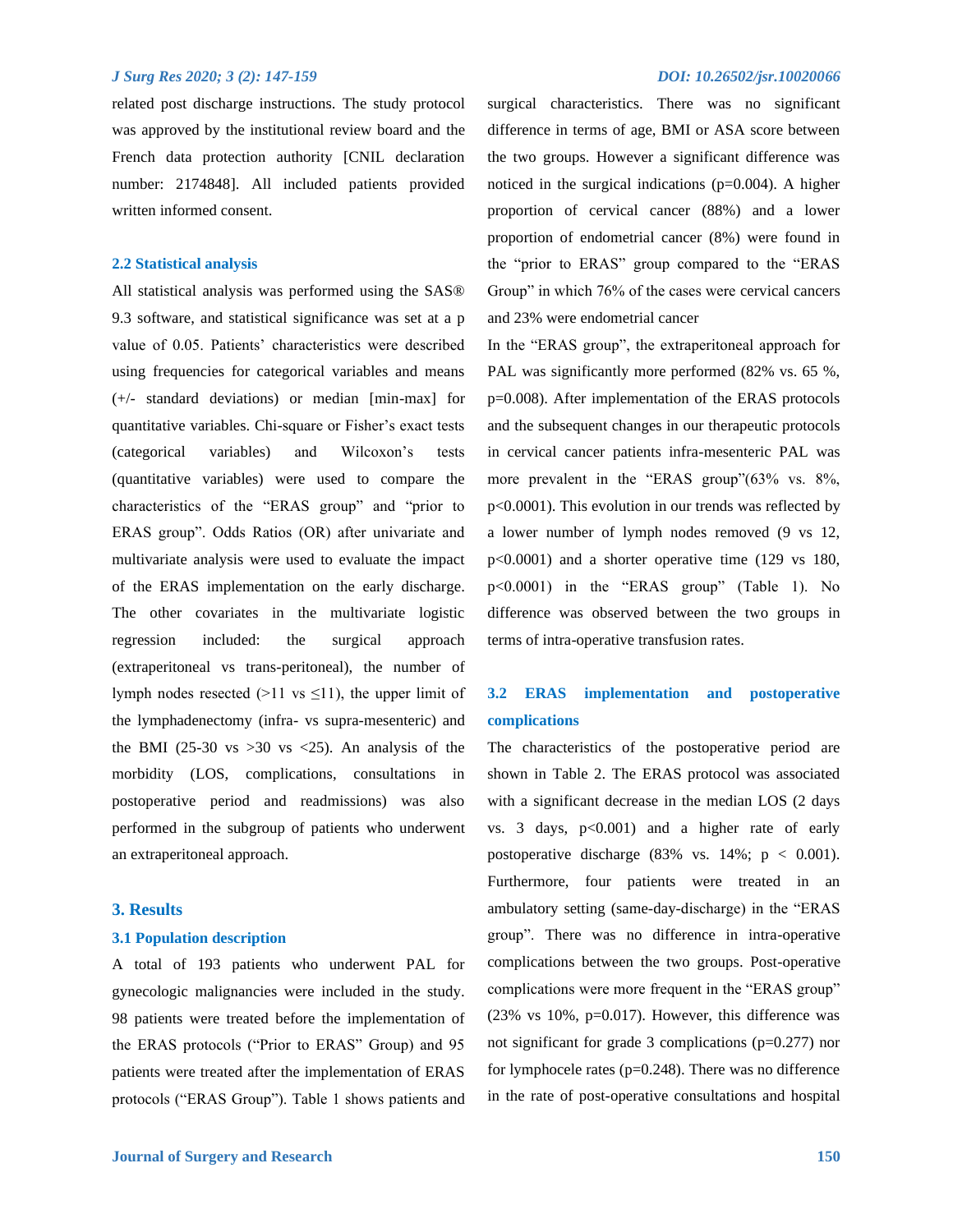readmissions. Almost all grade 3 complications consisted of lymphoceles treated with radiologic guided drainage (Grade 3A), except for 3 cases of infected lymphoceles that required surgical management (Grade 3B). There were no grade 4 complications reported during the study period. No significant difference in the Return To Intended Oncologic Treatment (RIOT) between the two groups (p=0.21).

#### **3.3 ERAS and LOS**

The "ERAS group" was significantly associated with a higher rate of "early discharge" than the other group (OR=29.62 [13.58-64.64], p<0.001). The multivariate analysis (Table 3) confirmed this finding and showed that the two factors independently associated with "early post-operative discharge" are the Implementation of the ERAS protocols (OR=25.64 [8.14-80.71], p<0.0001) and the endorsement of the extraperitoneal approach (OR=5.92 [2.10-16.68], p=0.0008).

#### **3.4 Extraperitoneal approach**

When analyzing patients that were treated exclusively with the extraperitoneal technique, we found that after ERAS implementation, this technique is associated with a decrease of median LOS  $(3 \text{ vs.1, } p<0.001)$  and a higher rate of early postoperative discharge (90% vs. 19%). On the other hand, an increase in the rate of mild (grade 1 and 2) complications was also observed in this subgroup (27% vs 9%, p=0.008).

| <b>Characteristics</b>     | Prior to ERAS Group (n=98) | <b>ERAS Group (n=95)</b> | p-value  |  |
|----------------------------|----------------------------|--------------------------|----------|--|
| Age (Min-max)              |                            |                          |          |  |
| Median                     | 50.00 [23-79]              | 53.00 [25-85]            | 0.279    |  |
| BMI $(\% )$                |                            |                          |          |  |
| $\leq$ 25                  | 54 (56)                    | 58(61)                   | 0.786    |  |
| $25 - 30$                  | 28 (29)                    | 24(25)                   |          |  |
| $>30$                      | 14(15)                     | 13(14)                   |          |  |
| ASA score (%)              |                            |                          |          |  |
| Score 0                    | 0(0)                       | 1(1)                     | 0.48     |  |
| Score 1-2                  | 88 (94)                    | 89 (94)                  |          |  |
| Score 3                    | 6(6)                       | 5(5)                     |          |  |
| Surgical indications (%)   |                            |                          |          |  |
| Cervical cancer            | 86 (88)                    | 72 (76)                  | 0.004    |  |
| <b>Endometrial cancer</b>  | 8(8)                       | 22(23)                   |          |  |
| Ovarian cancer             | 3(3)                       | 0(0)                     |          |  |
| Vaginal cancer             | 1(1)                       | 1(1)                     |          |  |
| Surgical technique (%)     |                            |                          |          |  |
| Transperitoneal            | 34(35)                     | 17(18)                   | 0.008    |  |
| Extraperitoneal            | 64(65)                     | 78 (82)                  |          |  |
| <b>Surgical time (min)</b> |                            |                          |          |  |
| Median [Min-Max]           | 180 [120-370]              | 129 [64-259]             | $-.0001$ |  |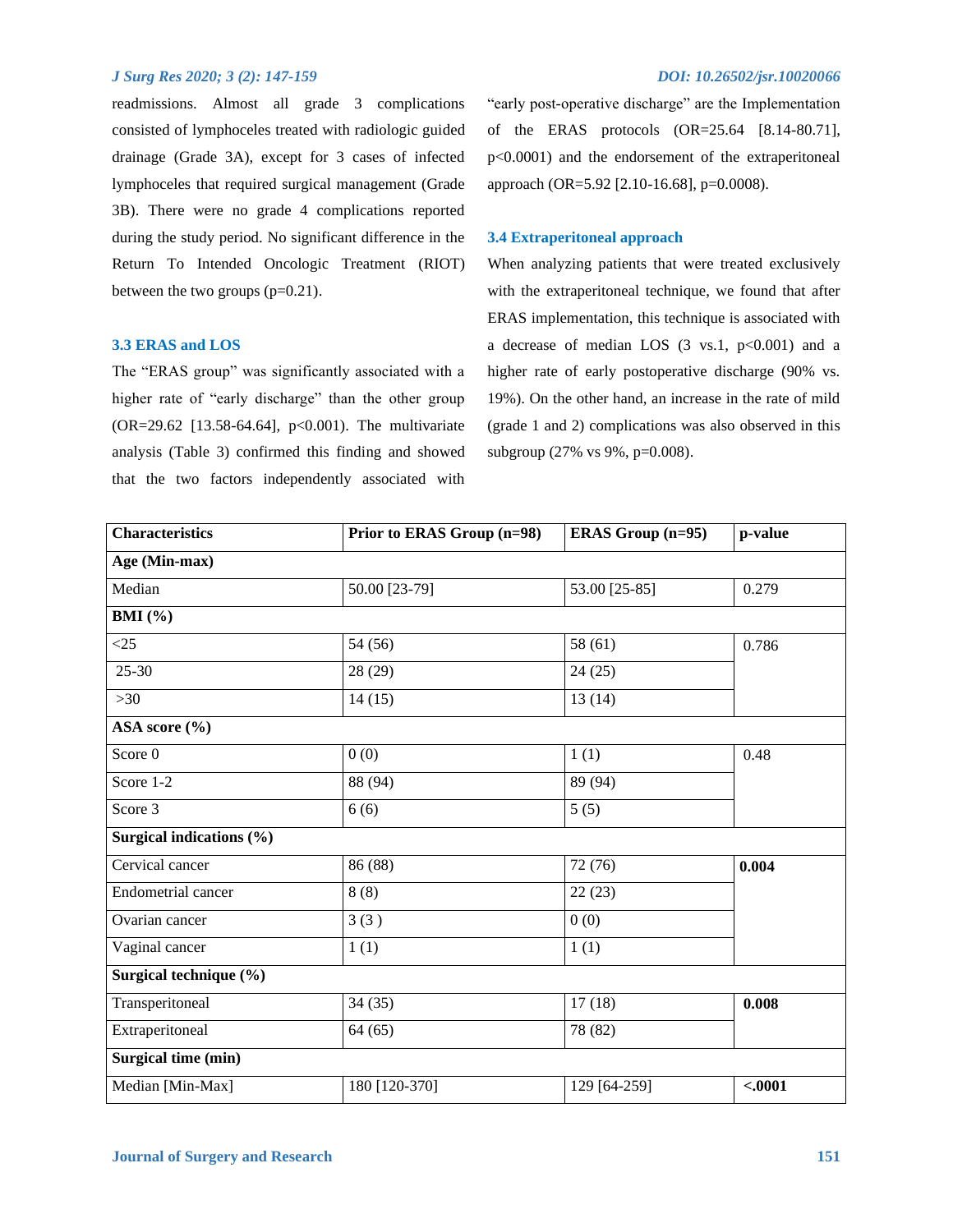| $13.9 (+/- 7.47)$ | $9.4 (+/- 4.69)$                                                            | $-.0001$ |
|-------------------|-----------------------------------------------------------------------------|----------|
| $12$ [1-49]       | $9[1-25]$                                                                   |          |
| 46(47)            | 67(71)                                                                      | 0.0009   |
| 52(53)            | 28(29)                                                                      |          |
|                   |                                                                             |          |
| 88 (92)           | 35(37)                                                                      | $-.0001$ |
| 8(8)              | 60(63)                                                                      |          |
|                   |                                                                             |          |
| 96 (98)           | 95 (100)                                                                    | 0.498    |
| 2(2)              | 0(0)                                                                        |          |
|                   | Level of the Lymphadenectomy $(\% )$<br>Intra-operative transfusion $(\% )$ |          |

Prior to ERAS, Patients who had surgery before implementing the enhanced recovery after surgery program; ERAS Group, Patients operated within the enhanced recovery after surgery program; Age, years; BMI (Body mass index; Kg/m2); ASA (American Society of Anesthesiologists); min (minutes); SD (Standard deviation)

**Table 1:** Patients and surgical characteristics before and after ERAS implementation.

| <b>Implementations</b>                                | Prior to ERAS group (n=98) | ERAS group $(n=95)$ | p-value  |
|-------------------------------------------------------|----------------------------|---------------------|----------|
| Length of stay                                        |                            |                     |          |
| Median [Min-Max]                                      | $3[2-8]$                   | $2[0-10]$           | < .0001  |
| Early post-operative discharge $(\leq 2$ days) $(\%)$ |                            |                     |          |
| N <sub>o</sub>                                        | 84 (86)                    | 16(17)              | $-.0001$ |
| Yes                                                   | 14(14)                     | 79 (83)             |          |
| Intra-operative complications (%)                     |                            |                     |          |
| N <sub>o</sub>                                        | 96 (98)                    | 95 (100)            | 0.498    |
| Yes                                                   | 2(2)                       | 0(0)                |          |
| Post-operative complications (%)                      |                            |                     |          |
| No                                                    | 87 (90)                    | 73 (77)             | 0.017    |
| Yes                                                   | 10(10)                     | 22(23)              |          |
| Post-operative Complication severity (%)              |                            |                     |          |
| Grade 1                                               | 1(10)                      | 6(27)               | 0.544    |
| Grade 2                                               | 3(30)                      | 6(27)               |          |
| Grade 3                                               | 6(60)                      | 10(45)              |          |
| Severe post operative complications $(\% )$           |                            |                     |          |
| N <sub>o</sub>                                        | 91 (94)                    | 85 (89)             | 0.277    |
| Yes                                                   | 6(6)                       | 10(11)              |          |
| Lymphocele (%)                                        |                            |                     |          |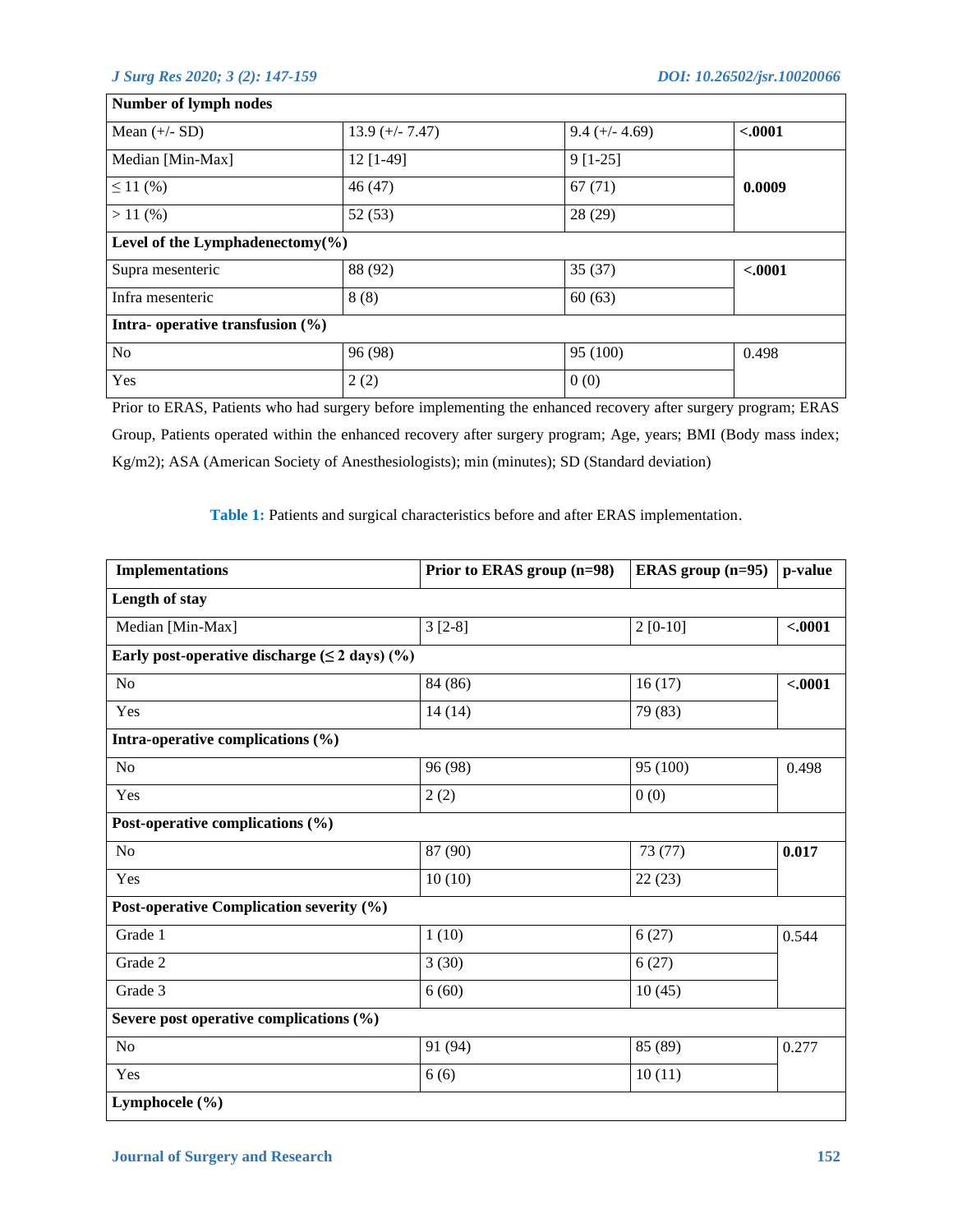| N <sub>o</sub>                                                      | 88 (90)    | 80(84)     | 0.248 |
|---------------------------------------------------------------------|------------|------------|-------|
| Yes                                                                 | 10(10)     | 15(16)     |       |
| Consultation in post operative period* $(%)$                        |            |            |       |
| N <sub>o</sub>                                                      | 86(90)     | 81 (85)    | 0.368 |
| Yes                                                                 | 10(10)     | 14(15)     |       |
| Readmission to the hospital for post operative complications $(\%)$ |            |            |       |
| N <sub>o</sub>                                                      | 93 (97)    | 85 (89)    |       |
| Yes                                                                 | 3(3)       | 10(11)     | 0.042 |
| <b>RIOT</b> (days)                                                  |            |            |       |
| Median [Min-Max]                                                    | 29 [12-60] | 32 [13-67] | 0.21  |
|                                                                     |            |            |       |

Abbreviations: Prior to ERAS: Patients who had surgery before implementing the enhanced recovery after surgery program; ERAS group, Patients operated within the enhanced recovery after surgery program; \*consultation unrelated to further treatments; RIOT: return to intended oncologic treatment

**Table 2:** Descriptive analysis: Morbidity before and after implementation of ERAS.

| <b>Effect</b>                                                          | Odds Ratio [95% CI] | p-value  |
|------------------------------------------------------------------------|---------------------|----------|
| Comparing « ERAS group » and « Prior to ERAS group »                   | 25.64 [8.14-80.71]  | $-.0001$ |
| Comparing the Extraperitoneal and transperitoneal approaches           | 5.92 [2.10-16.68]   | 0.0008   |
| Comparing the Number of Lymph Nodes removed ( $> 11$ vs $\leq 11$ )    | $1.02$ [0.40-2.57]  | 0.972    |
| Comparing the Level of Lymphadenectomy (Infra versus Supra mesenteric) | $1.30$ [0.41-4.13]  | 0.660    |
| Comparing BMI 25-30 $vs < 25$                                          | $0.40$ [0.15-1.09]  | 0.072    |
| Comparing BMI $>30$ vs $< 25$                                          | $1.01$ [0.29-3.57]  | 0.982    |

Abbreviations: Prior to ERAS group: Patients who had surgery before implementing the enhanced recovery after surgery program; ERAS group: Patients operated with the enhanced recovery after surgery program; BMI, Body Mass Index  $(Kg/m<sup>2</sup>)$ 

**Table 3:** Multivariate analysis for early post-operative discharge  $(\leq 2 \text{ days})$ .

| <b>Implementations</b>               | Prior to ERAS group $(n=64)$ | ERAS group $(n=78)$ | p-value  |
|--------------------------------------|------------------------------|---------------------|----------|
| Length of stay (days)                |                              |                     |          |
| Median [Min-Max]                     | $3[2 - 7]$                   | $1 [0 - 10]$        | < .0001  |
| Early post operative discharge (%)   |                              |                     |          |
| No                                   | 52(81)                       | 8(10)               | $-.0001$ |
| Yes                                  | 12(19)                       | 70 (90)             |          |
| Post-operative complications $(\% )$ |                              |                     |          |
| No                                   | 58 (91)                      | 57(73)              | 0.008    |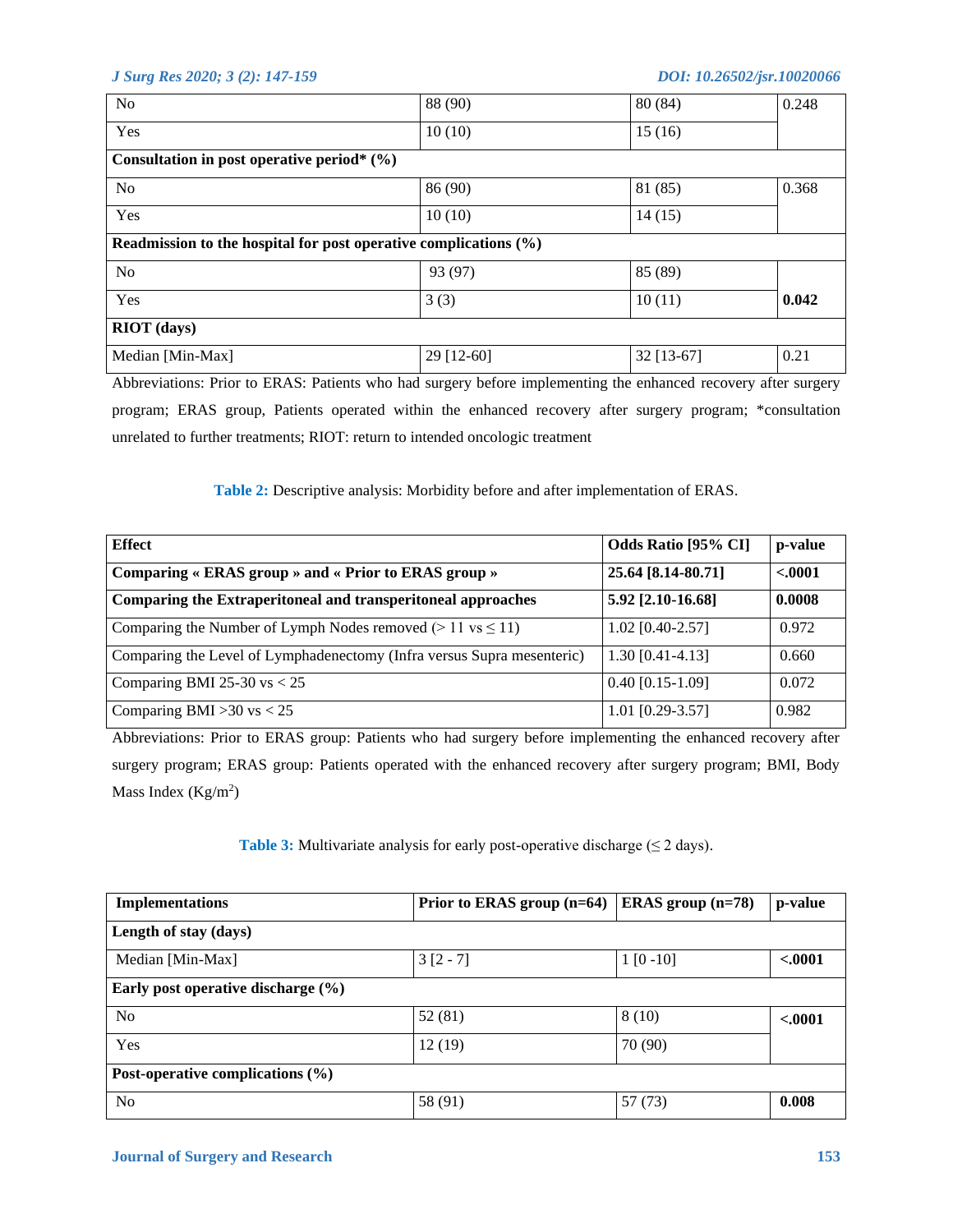| Yes                                              | 6(9)                                                             | 21(27)  |       |
|--------------------------------------------------|------------------------------------------------------------------|---------|-------|
| Severity of Post-Operative Complications (%)     |                                                                  |         |       |
| Grade 1                                          | 0(0)                                                             | 6(29)   | 0.339 |
| Grade 2                                          | 1(17)                                                            | 5(24)   |       |
| Grade 3                                          | 5(83)                                                            | 10(48)  |       |
| Severe post-operative complications (%)          |                                                                  |         |       |
| No                                               | 59 (92)                                                          | 68 (87) | 0.334 |
| Yes                                              | 5(8)                                                             | 10(13)  |       |
| Lymphocele (%)                                   |                                                                  |         |       |
| No                                               | 58 (91)                                                          | 63 (81) | 0.10  |
| Yes                                              | 6(9)                                                             | 15(19)  |       |
| Consultation in the post-operative period* $(%)$ |                                                                  |         |       |
| No                                               | 55 (89)                                                          | 65(83)  | 0.367 |
| Yes                                              | 7(11)                                                            | 13(17)  |       |
|                                                  | Readmission to the hospital for post-operative complications (%) |         |       |
| $\rm No$                                         | 59 (95)                                                          | 68 (87) | 0.106 |
| Yes                                              | 3(5)                                                             | 10(13)  |       |
|                                                  |                                                                  |         |       |

Abbreviations: Prior to ERAS group: Patients who had surgery before implementing the enhanced recovery after surgery program; ERAS group: Patients operated within enhanced recovery after surgery program; \*consultation unrelated to further treatments

**Table 4:** Morbidity analysis before and after implementation of ERAS in patients treated with the extraperitoneal approach.

### **4. Discussion**

Our results suggest that implementing ERAS protocols for patients undergoing isolated PAL for gynecologic malignancy is an independent factor associated with a reduction of LOS without increasing the rate of severe postoperative complications (OR=25.64 [8.14-80.71], p<0.0001). This study also shows that the extraperitoneal approach seems to be an independent factor in decreasing the LOS (OR=5.92 [2.10-16.68], p=0.0008). These results are in line with the results of Hudry et al. but non concordant with the results of the STELLA trial [24, 31] in which there was no difference in peri-operative complications and LOS between transperitoneal and extra-peritoneal techniques. The ERAS

group was significantly associated with more postoperative complications, however the complication rate was consistent with what's reported in literature [32, 33]. The rate of severe complications (grade 3 and 4) was 8.3%, without a significant difference between the two groups. The higher rate of mild complications (grade 1 and2) in the "ERAS group" can be explained by the systematic nurse led post-operative follow up that was established only after ERAS implementation. Regardless of complications, there was no significant difference in the RIOT between the two groups. This novel metric that helps evaluate the impact of the treatment on the oncologic outcome [34].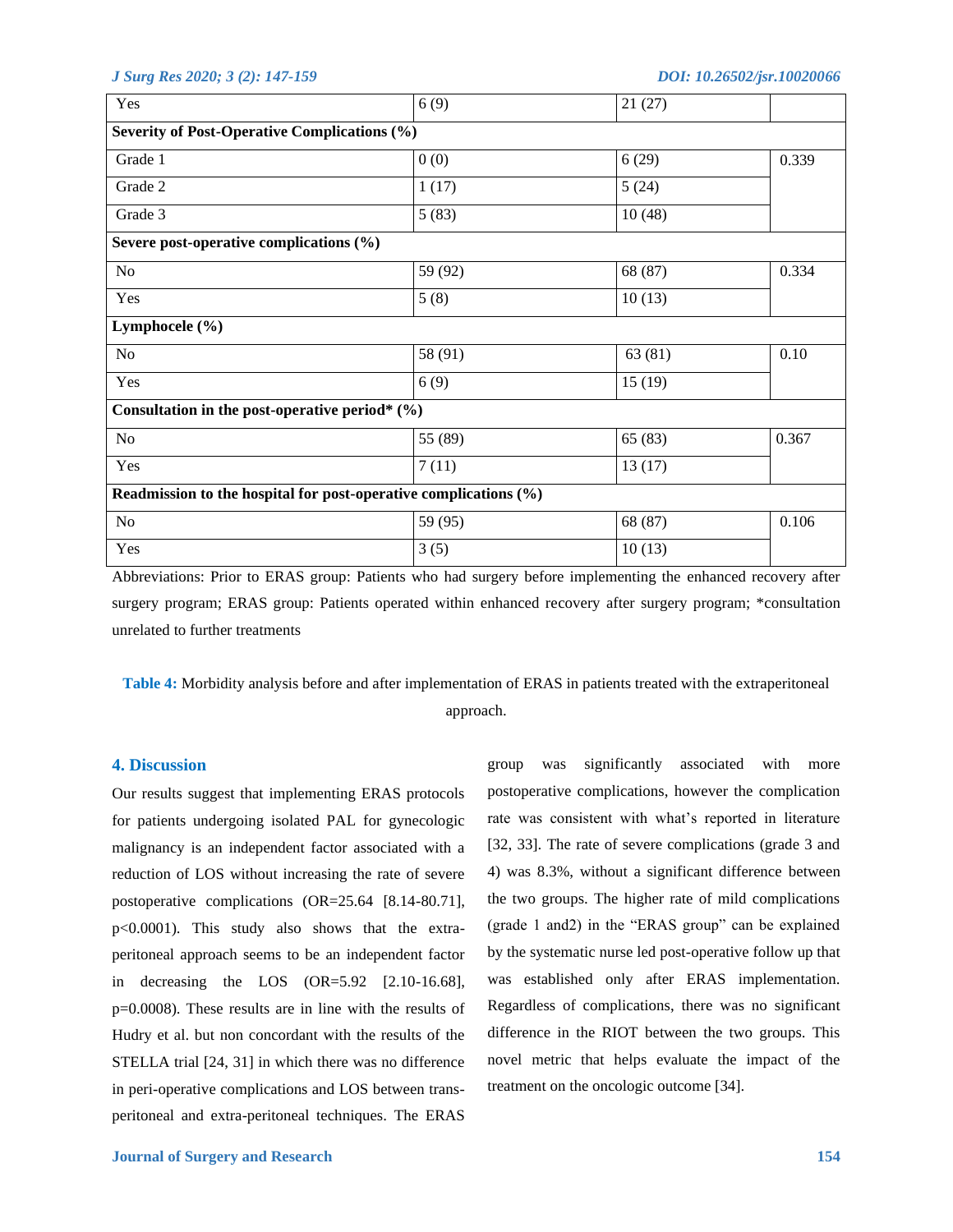The most commonly reported complication was retroperitoneal lymphocele which is in agreement with literature review representing 0 to 50% of the complications related to PAL [35-38]. No modifiable factors were identified that can decrease the rate of lymphocele [35]. However, performing a PAL up to the left renal vein increases the risk of lymphocele because of the proximity to the lymphatic collectors [39]. The extraperitoneal approach also tends to increase the risk of lymphocele. Knowing that the benefit of the marsupialization of the peritoneum is still controversial, we did not perform it systematically and thus we cannot analyze it's effect in this study [23, 40]. The shorter operative time in the "ERAS group" is associated with the surgeon's experience in MIS, the larger number of patients who underwent an extraperitoneal approach and the difference in surgical indications between the two groups, in accordance with other publications where a trend of decrease LOS was observed [24]. Following the results published by Azais and al. [28], we performed more infra mesenteric PAL in the "ERAS group" than in the "Prior to ERAS group" (63% vs. 8%, p<0.001). Our study confirms that the benefit risk balance is in favor of a therapeutic de-escalation (limiting the lymph node dissection between the common iliac bifurcation to the inferior mesenteric artery) and that is in line with what's published by Leblanc et al. [41].

Our study's major limitation is its retrospective aspect which might cause a selection bias concerning the postoperative complications. Another important factor is the change in our surgical practice which might bias the number of lymph nodes removed and the operative time. We did not evaluate the post-operative pain and the patient's satisfaction in our study, but literature review shows a high satisfaction rate (89%) in the case of ERAS protocol in gynecologic oncology [42]. The major strength of this study is the radical change in our practice in 2016 with the inclusion of all of our patients

in the ERAS program. Due to this abrupt change in practice, it was possible to demonstrate a real impact of ERAS program on LOS. Moreover, the large number of patients in our cohort emphasizes the feasibility and the safety of ERAS implementation in complex gynecological surgery. Literature shows that MIS associated with ERAS protocols allows patients undergoing hysterectomy with pelvic lymphadenectomy with or without PAL to be treated in an ambulatory setting. In our ERAS cohort, four patients underwent PAL in an ambulatory setting without an increase in per or postoperative complications. Our experience shows that the association of MIS with ERAS protocols is an important cornerstone in changing the trend from early discharge to same-day-discharge for patients undergoing complex surgeries for gynecologic malignancies [43].

#### **5. Conclusion**

MIS is a pillar of the ERAS program. Next to disease stage, the patient general status and the procedure complexity, the two factors found to influence the results are mainly the implementation of ERAS protocols and the surgical approach. This study shows that the extraperitoneal approach for laparoscopic PAL is independently associated with an early post-operative discharge. But more importantly, it shows that implementing ERAS protocols for patients undergoing minimally invasive PAL is an independent factor decreasing the LOS and may constitute a safe step to move to same-day-discharge for patients undergoing complex surgeries for gynecologic malignancies. Further larger prospective studies are required to confirm these results.

#### **Ethics Approval and Consent to Participate**

This work was approved by our institutional review board (IPC - Comité d'Orientation Stratégique). All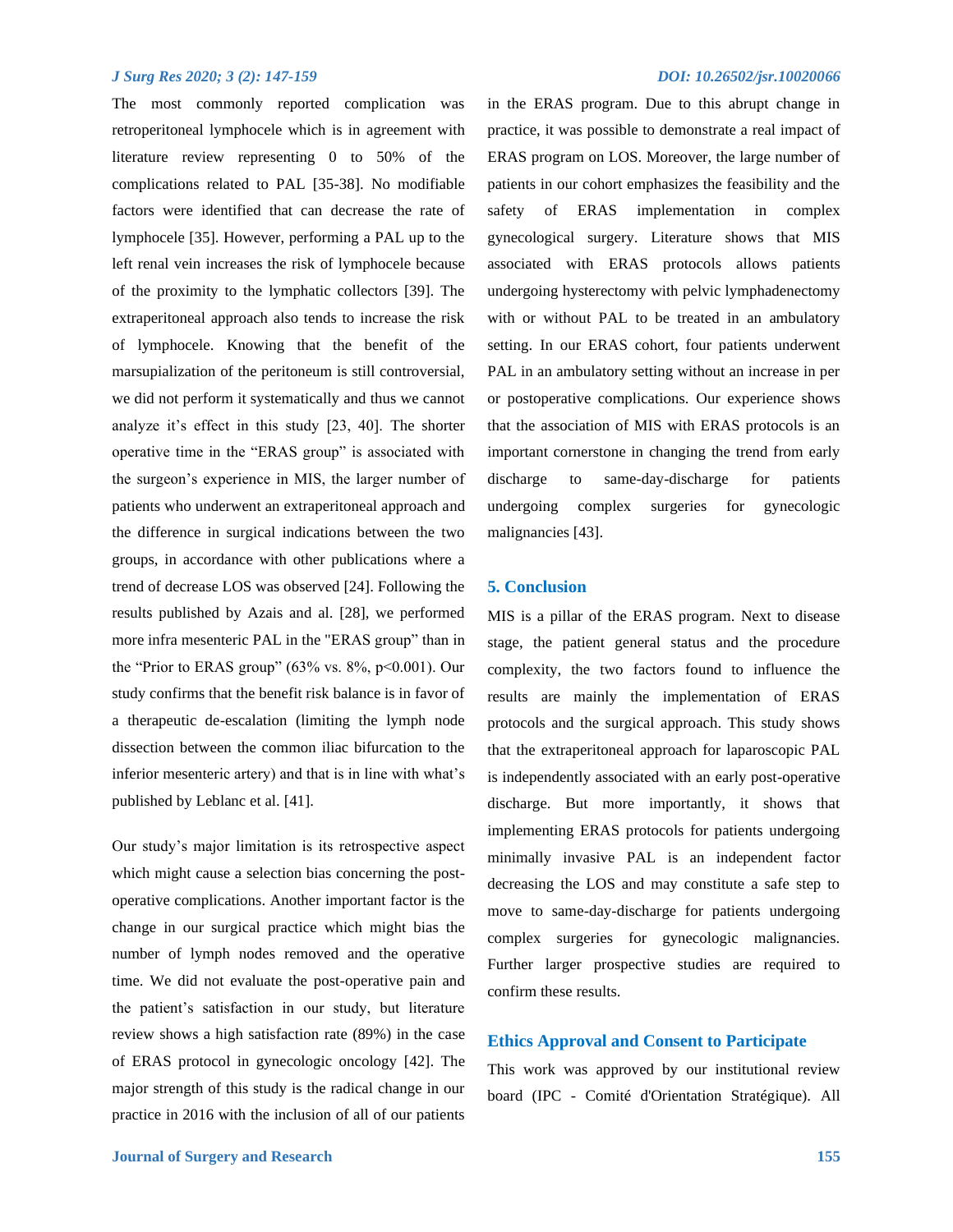procedures performed in this study involving human participants were done in accordance with the French ethical standards and with the 2008 Helsinki declaration. All included patients provided written informed consent before surgery.

### **Consent for Publication**

Not applicable.

### **Availability of Data and Material**

Administrative data and clinical data are compiled in a common database and are available to editors and peer reviewers.

### **Authors' Contributions**

Eric Lambaudie, Gilles Houvenaeghel, Clément Brun, Camille Jauffret-Fara, Mellie Heinemann, Guillaume Blache, Laura Sabiani and Marion Faucher have contributed patients to the trial. Isabelle Masquin, Mellie Heinemann and Eric Lambaudie have contributed to the literature search. Christophe Zemmour, Isabelle Masquin, Mellie Heinemann andEric Lambaudie have contributed to the study design. Camille jauffret-Fara, Isabelle Masquin and Mellie Heinemann have contributed to the data collection. Isabelle Masquin, Mellie Heinemann, Christophe Zemmour, Houssein El Hajj and Eric Lambaudie have contributed to the data analysis, data interpretation; writing and reviewing of final manuscript. All authors approve final version of paper for submission.

#### **Acknowledgements**

Not applicable.

# **Funding**

This research did not receive any specific grant from funding agencies in the public, commercial, or not-forprofit sectors

### **Disclosures**

Drs Isabelle Masquin, Mellie Heinemann, Christophe Zemmour, Camille Jauffret-Fara, Guillaume Blache, Laura Sabiani, Clément Brun, Marion Faucher and Houssein El Hajj have no conflicts of interest or financial ties to disclose. Gilles Houvenaeghel and Eric Lambaudie are proctors for Intuitive Surgical.

### **References**

- 1. Kehlet H, Dahl JB. Anaesthesia, surgery, and challenges in postoperative recovery. Lancet 362 (2003): 1921-1928 .
- 2. Kehlet H, Wilmore DW. Evidence-based surgical care and the evolution of fast-track surgery. Ann Surg 248 (2008): 189-198 .
- 3. Kehlet H, Wilmore DW. Multimodal strategies to improve surgical outcome. Am J Surg 183 (2002): 630-641
- 4. Yoong W, Sivashanmugarajan V, Relph S, et al. Enhanced Recovery After Surgery (ERAS) Team for Gynaecology and Anaesthesia (2014) Can enhanced recovery pathways improve outcomes of vaginal hysterectomy? Cohort control study. J Minim Invasive Gynecol 21 (2013): 83-89 .
- 5. Kroon U-B, Rådström M, Hjelthe C, et al. Fast-track hysterectomy: a randomised, controlled study. Eur J Obstet Gynecol Reprod Biol 151 (2010): 203-207.
- 6. Borendal Wodlin N, Nilsson L, Kjølhede P, et al. The impact of mode of anaesthesia on postoperative recovery from fast-track abdominal hysterectomy: a randomised clinical trial. BJOG 118 (2011): 299-308.
- 7. Minig L, Chuang L, Patrono MG, et al. Clinical outcomes after fast-track care in women undergoing laparoscopic hysterectomy. Int J Gynaecol Obstet 131 (2015): 301-304.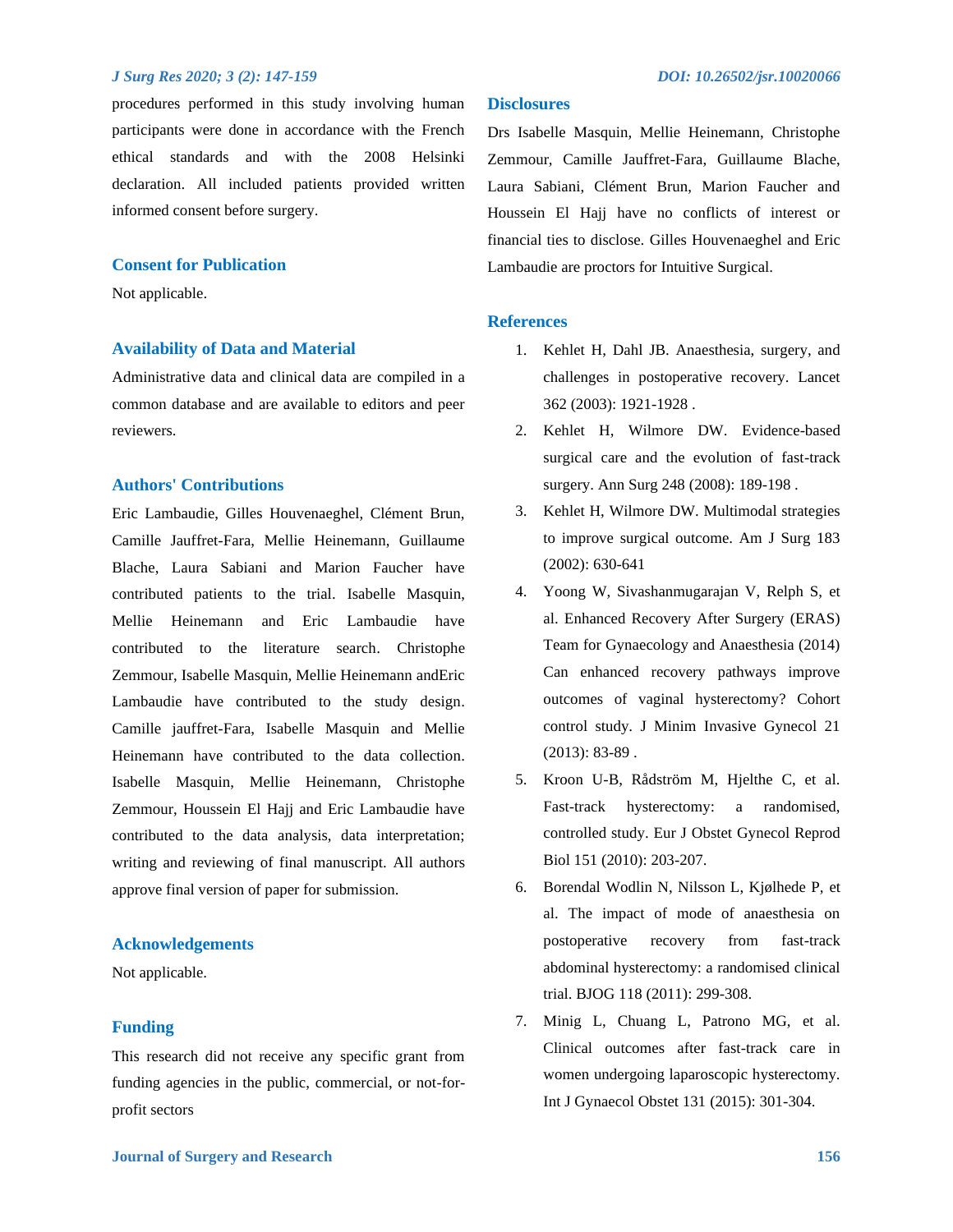- 8. Wijk L, Franzén K, Ljungqvist O, et al. Enhanced Recovery after Surgery Protocol in Abdominal Hysterectomies for Malignant versus Benign Disease. Gynecol Obstet Invest 81 (2016): 461-467.
- 9. Lindemann K, Kok P-S, Stockler M, et al. Enhanced Recovery After Surgery for Advanced Ovarian Cancer: A Systematic Review of Interventions Trialed. Int J Gynecol Cancer 27 (2017): 1274-1282.
- 10. Marx CI, Rasmussen T, Jakobsen DH, et al. [Accelerated course after operation for ovarian cancer]. Ugeskr Laeg 168 (2006): 1533-1536.
- 11. Nelson G, Altman AD, Nick A, et al. Guidelines for pre- and intra-operative care in gynecologic/oncology surgery: Enhanced Recovery After Surgery (ERAS®) Society recommendations--Part I. Gynecol Oncol 140 (2016): 313-322.
- 12. Nelson G, Bakkum-Gamez J, Kalogera E, et al. Guidelines for perioperative care in gynecologic/oncology: Enhanced Recovery After Surgery (ERAS) Society recommendations-2019 update. Int J Gynecol Cancer 29 (2019): 651-668.
- 13. Nelson G, Altman AD, Nick A, et al. Guidelines for postoperative care in gynecologic/oncology surgery: Enhanced Recovery After Surgery (ERAS®) Society recommendations-Part II. Gynecol Oncol 140 (2016): 323-332 .
- 14. Walker JL, Piedmonte MR, Spirtos NM, et al. Laparoscopy compared with laparotomy for comprehensive surgical staging of uterine cancer: Gynecologic Oncology Group Study LAP2. J Clin Oncol 27 (2009): 5331-5336.
- 15. Chapman JS, Roddy E, Ueda S, et al. Enhanced Recovery Pathways for Improving

Outcomes After Minimally Invasive Gynecologic Oncology Surgery. Obstet Gynecol 128 (2016): 138-144.

- 16. Querleu D, Bonnier P, Morice P, et al. Initial management of gynecologic cancers: reference guides of the Société Française d'Oncologie Gynécologique (SFOG). Gynécologie, obstétrique & fertilité 36 (2008): 338-352.
- 17. Baekelandt MM, Castiglione M, ESMO Guidelines Working Group. Endometrial carcinoma: ESMO clinical recommendations for diagnosis, treatment and follow-up. Ann Oncol 19 (2008): 19-20.
- 18. Rouzier R, Bergzoll C, Brun J-L, et al. The role of lymph node resection in ovarian cancer: analysis of the surveillance, epidemiology, and end results (SEER) database. BJOG: An International Journal of Obstetrics & Gynaecology 117 (2010): 1451-1458.
- 19. Harter P, Sehouli J, Lorusso D, et al. LION: Lymphadenectomy in ovarian neoplasms-A prospective randomized AGO study group led gynecologic cancer intergroup trial. JCO 35 (2017): 5500-5500.
- 20. Brockbank E, Kokka F, Bryant A, et al. Pretreatment surgical para-aortic lymph node assessment in locally advanced cervical cancer. Cochrane Database Syst Rev CD008217 (2013).
- 21. Gouy S, Morice P, Narducci F, et al. Nodalstaging surgery for locally advanced cervical cancer in the era of PET. Lancet Oncol 13 (2012): 212-220.
- 22. Querleu D, Leblanc E, Castelain B, et al. [Celioscopic pelvic and para-aortic lymphadenectomy]. Chirurgie 119 (1993): 208- 211.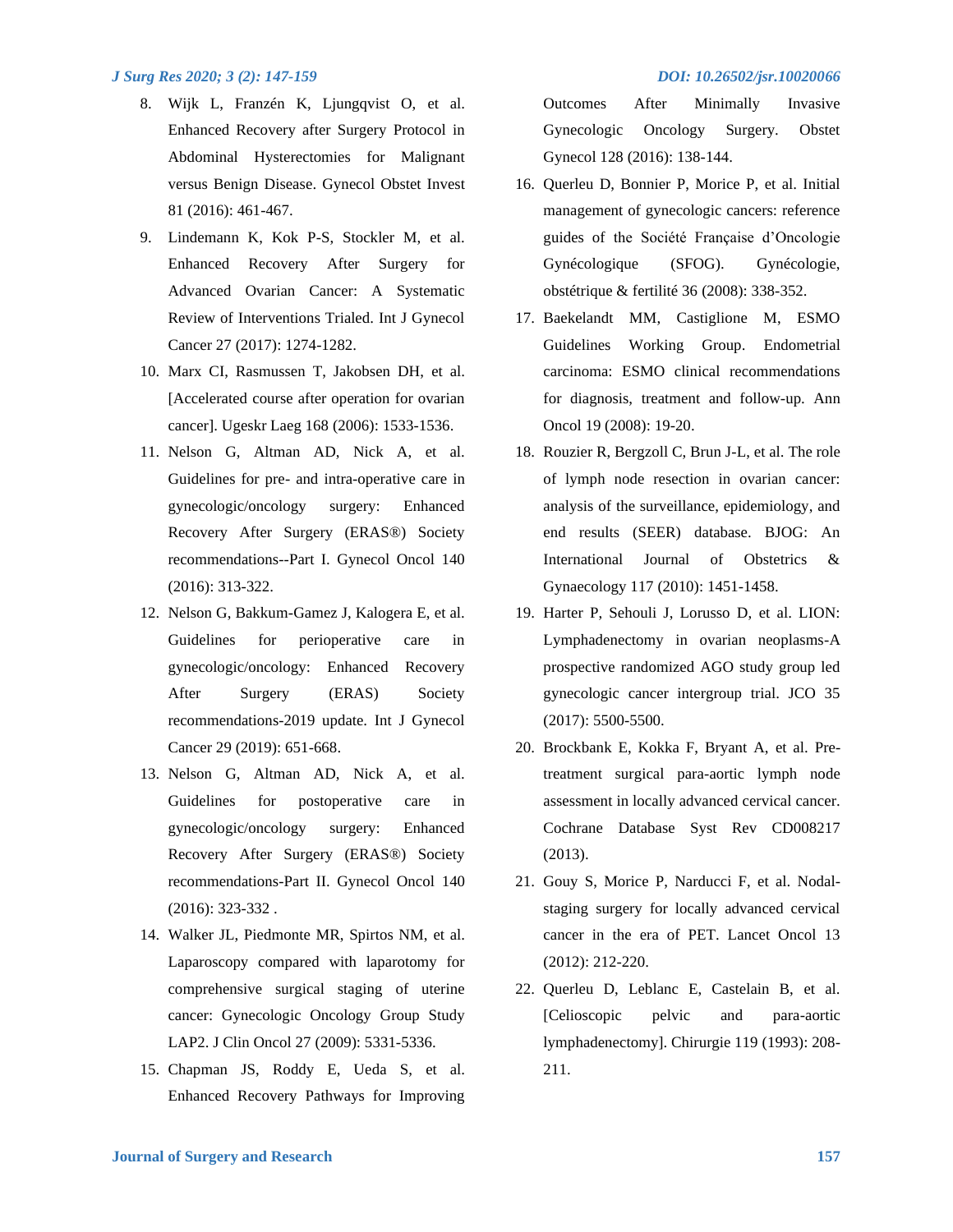- 23. Leblanc E, Narducci F, Frumovitz M, et al. Therapeutic value of pretherapeutic extraperitoneal laparoscopic staging of locally advanced cervical carcinoma. Gynecol Oncol 105 (2007): 304-311.
- 24. Hudry D, Ahmad S, Zanagnolo V, et al. Robotically assisted para-aortic lymphadenectomy: surgical results: a cohort study of 487 patients. Int J Gynecol Cancer 25 (2015): 504-511.
- 25. Lowery WJ, Leath CA, Robinson RD. Robotic surgery applications in the management of gynecologic malignancies. J Surg Oncol 105 (2012): 481-487.
- 26. Lambaudie E, Narducci F, Leblanc E, et al. Robotically assisted laparoscopy for paraaortic lymphadenectomy: technical description and results of an initial experience. Surg Endosc 26 (2012): 2430-2435.
- 27. Lambaudie E, de Nonneville A, Brun C, et al. Enhanced recovery after surgery program in Gynaecologic Oncological surgery in a minimally invasive techniques expert center. BMC Surg 17 (2017): 136.
- 28. Azaïs H, Ghesquière L, Petitnicolas C, et al. Pretherapeutic staging of locally advanced cervical cancer: Inframesenteric paraaortic lymphadenectomy accuracy to detect paraaortic metastases in comparison with infrarenal paraaortic lymphadenectomy. Gynecol Oncol 147 (2017): 340-344.
- 29. Heinemann M, Masquin I, Blache G, et al. Transperitoneal para-aortic lymphadenectomy by robot assisted laparoscopy in 10 steps. J Gynecol Oncol 30 (2019): 74 .
- 30. Lambaudie E, Cannone F, Bannier M, et al. Laparoscopic extraperitoneal aortic dissection: does single-port surgery offer the same

possibilities as conventional laparoscopy? Surg Endosc 26 (2012): 1920-1923.

- 31. Díaz-Feijoo B, Correa-Paris A, Pérez-Benavente A, et al. Prospective Randomized Trial Comparing Transperitoneal Versus Extraperitoneal Laparoscopic Aortic Lymphadenectomy for Surgical Staging of Endometrial and Ovarian Cancer: The STELLA Trial. Ann Surg Oncol 23 (2016): 2966-2974.
- 32. Querleu D, Leblanc E, Cartron G, et al. Audit of preoperative and early complications of laparoscopic lymph node dissection in 1000 gynecologic cancer patients. Am J Obstet Gynecol 195 (2006): 1287-1292.
- 33. Denschlag D, Gabriel B, Mueller-Lantzsch C, et al. Evaluation of patients after extraperitoneal lymph node dissection for cervical cancer. Gynecol Oncol 96 (2005): 658-664.
- 34. Aloia TA, Zimmitti G, Conrad C, et al. Return to intended oncologic treatment (RIOT): a novel metric for evaluating the quality of oncosurgical therapy for malignancy. J Surg Oncol 110 (2014): 107‐114.
- 35. Gauthier T, Gouy S, Uzan C, et al. Prévention des lymphocèles et cancers gynécologiques. Gynécologie Obstétrique & Fertilité 39 (2011): 698-703.
- 36. Morice P. Retroperitoneal drainage after complete Para-aortic lymphadenectomy for gynecologic cancer: a randomized trial. Obstetrics & Gynecology 97 (2001): 243-247.
- 37. Cartron G, Leblanc E, Ferron G, et al. [Complications of laparoscopic lymphadenectomy in gynaecologic oncology. A series of 1102 procedures in 915 patients]. Gynecol Obstet Fertil 33 (2005): 304-314.